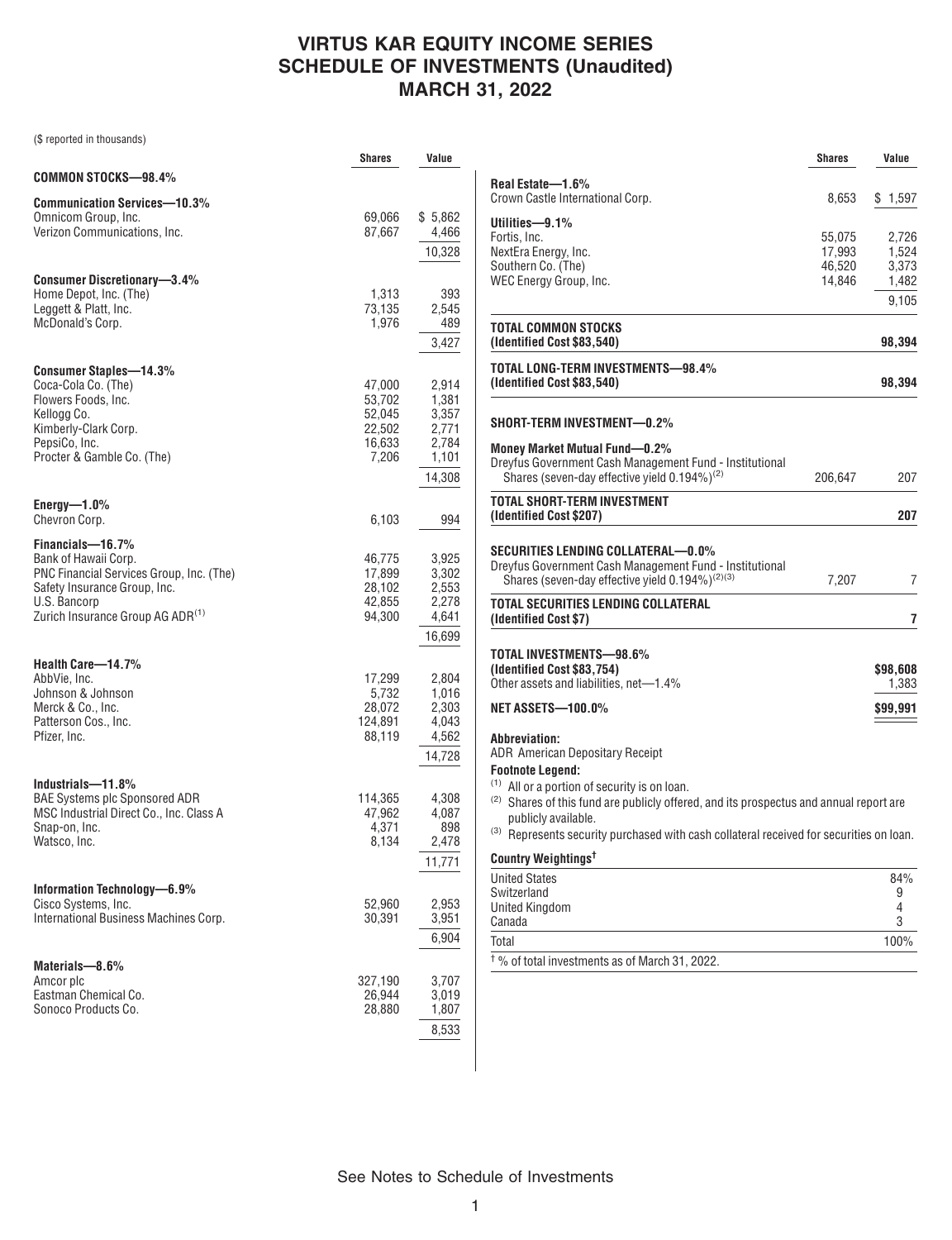### **VIRTUS KAR EQUITY INCOME SERIES SCHEDULE OF INVESTMENTS (Unaudited) (Continued) MARCH 31, 2022**

### (\$ reported in thousands)

The following table summarizes the market value of the Series' investments as of March 31, 2022, based on the inputs used to value them (See Security Valuation Note 1 in the Notes to Schedule of Investments):

|                               | Total<br>Value at<br>March 31, 2022 | Level 1<br><b>Quoted Prices</b>      |
|-------------------------------|-------------------------------------|--------------------------------------|
|                               |                                     |                                      |
| Assets:                       |                                     |                                      |
| <b>Equity Securities:</b>     |                                     |                                      |
| <b>Common Stocks</b>          | \$98.394                            | \$98.394                             |
| Securities Lending Collateral |                                     |                                      |
| Money Market Mutual Fund      | 207                                 | 207                                  |
| <b>Total Investments</b>      | \$98,608                            | \$98,608<br>$\overline{\phantom{a}}$ |

There were no securities valued using significant observable inputs (Level 2) or significant unobservable inputs (Level 3) at March 31, 2022.

There were no transfers into or out of Level 3 related to securities held at March 31, 2022.

See Notes to Schedule of Investments